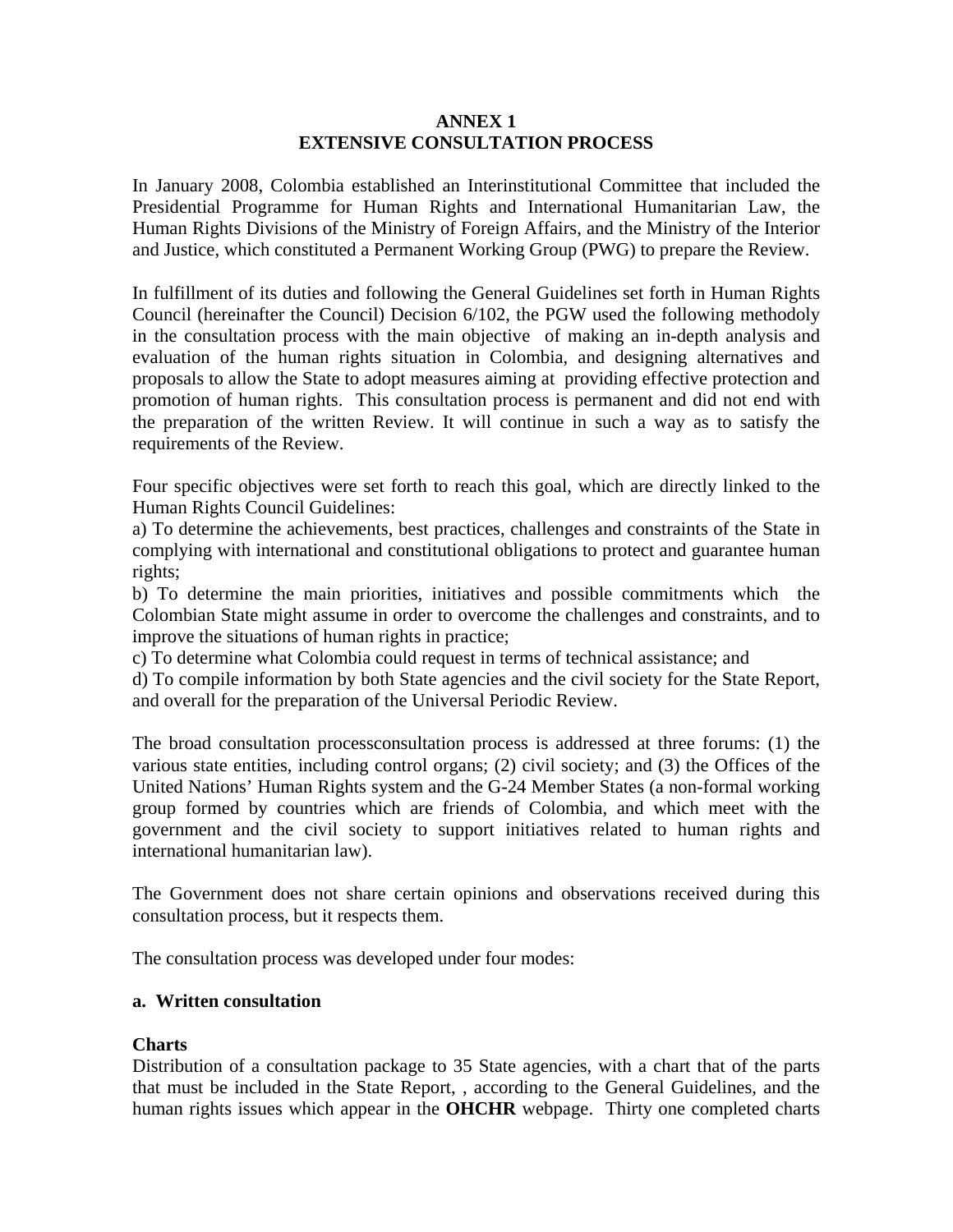were received<sup>[1](#page-1-0)</sup>, and these were analyzed in light of the recommendations and observations of the organs of international human rights treaties, as well as special procedures of the Council.

## **Communications**

1

A total of 118 communications were sent to different NGOs, inviting them to suggest and give their opinions on Points 1. a), d) and e) of the Guidelines. In response to these invitations, in April, the following were received: two requests for an extension to reply, five requests for additional information on the periodic review, four individual in-depth replies (Ciudad Don Bosco, Fundación Dar Colombia. Corporación Construir, Corporacion un Nuevo Amanecer and Corporación Compromiso), and a joint reply of 1203 NGOs, represented by the Colombian Platform for Human Rights and Development, the Permanent Assembly of the Civil Society for Peace, the Alliance of Social and Related Organizations for Democracy and Peace, and the Colombia-Europe-United States Coordination group.

From tbe *individual replies* given by the NGOs, that provided an opinion from the field of human rights in which they work, it is possible to conclude that:

- The NGOs consider that a process of socialization and raising awareness of the issues included in the UPR is essential, for the broad consultation process, addressed to institutional players and entities in the civil society, including the NGOs which work directly with vulnerable population groups.
- Additionally, they expressed that the consultation process should involve all interested players, in order to design joint mechanisms to strengthen the rights that are more frequently violated and thereby preventing possible future violations
- With regard to the achievements, constraints and challenges of the Colombian State in the matters of human rights, comments differ, depending on the area of work involved. These include achievements such as municipal action plans in human rights, regional development plans which have included issues of human rights, and the new Child and Adolescent Code. Of the main challenges, there was mention of the adoption of a national action plan for human rights.
- Among the priorities in human rights matters, there were issues such as specific actions to prevent child labor, the engagement of children in armed groups and in groups that live on the streets; a follow-up of human rights violations particularly among vulnerable groups, socialization of the human rights issues among the general public, and other issues such as comprehensive attention to the victims,

<span id="page-1-0"></span><sup>&</sup>lt;sup>1</sup> These were the Ministries of Interior and Justice, Social Protection,. Agriculture, Defense, Communications, Education, Environment Housing and Regional Development; the Office of the Attorney General, the Ombudsman,. National Planning Department., the Attorney General's Office, the prison administration INPEC, ICBF, the Presidential Adviser on Equity for Women, the Presidential Program for Youth, Program for Human Rights and International Humanitarian Law; the Presidential Program for Social Action and International Cooperation, Presidential Program against Corruption, CNRR, DANE, the Executive Directorate of the Courts Martial, the Forensic Medicine Service, National Police, INCI, INSOR, CNTV, CNE, Civil Records Office, SENA and INCODER.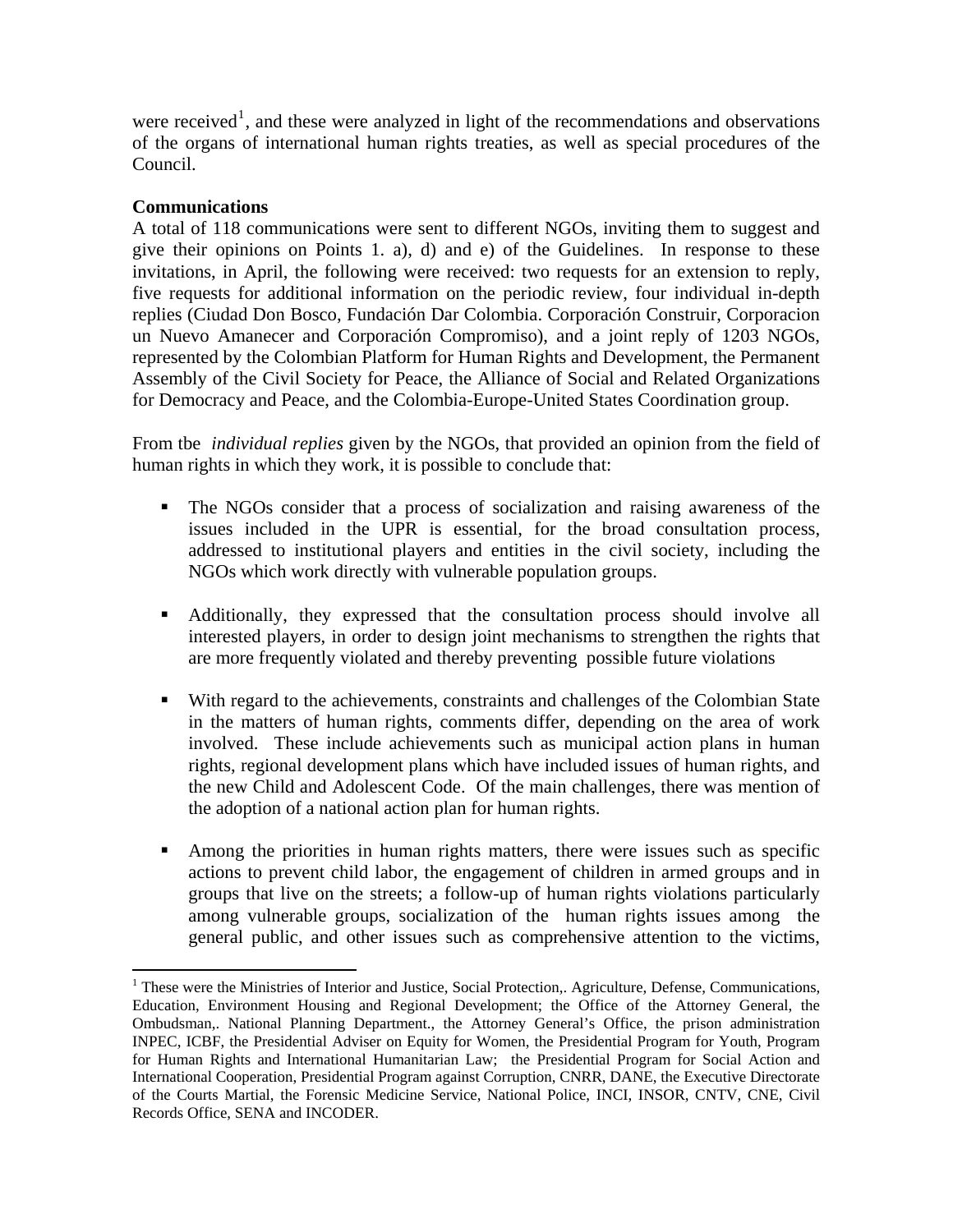assignment of priorities in social investment rather than military spending, protection of human rights defenders, and the defense of democracy and the institutions.

The *joint reply*, includes the following points:

- Regarding the achievements, constraints and priorities of the State in human rights and international humanitarian law matters, they say that they have been able to identify two major obstacles: (i) the government has, on several occasions, dismissed the observations of the NGOs, and has attacked the dignity and legitimacy of their work; and (ii) the recommendations made by the human rights protection authorities have not been implemented, and that on the contrary, the government has done exactly the opposite.
- With regard to priorities, they say that (i) there continues to be socio-political violence, and that the number of extrajudicial executions committed directly by Law Enforcement officials has increased; (ii) that negotiations between the government and the paramilitary groups have become a threat to democracy and an extremely serious operation in terms of impunity; (iii) that murders of human rights defenders continue to occur; and (iv) that there has been a backward step, and violations in terms of economic, social and cultural rights.
- The NGOs invite the Government to understand the Periodic Review as an opportunity to acknowledge the profoundly adverse effects of the application of the Democratic Security Policy in terms of human rights and the democratic structures of Colombia.
- With regard to the methodology of the consultation progress, the NGOs propose that the government makes a public statement expressing respect for their work as human rights defenders. They consider it very important to rectify what they believe have been personal insults against them and that measures should be taken to disown those who claim to speak on behalf of the Government. Moreover, they believe that upon completion the Review should be made public and that the constructive proposals previously submitted by the NGOs should be taken into account.
- Finally, they hope that the State will recognize the serious situation of human rights and international humanitarian law, and that it will look for ways to improve human rights in practice, and to implement the recommendations given by the various instances of protection of human rights, both in the Universal system and in the Inter-American system.

With the same consultation purpose, 1102 communications were sent to municipal Ombudsmen across the country, requesting them to give their suggestions and opinions with regard to Points 1. a), d) and e) of the Guidelines. The Ombudsmen are public servants, elected by municipal councils, and accountable to the Attorney General Attorney Generall's Office. Their duties are to exercise civic oversight, to defend the interests of the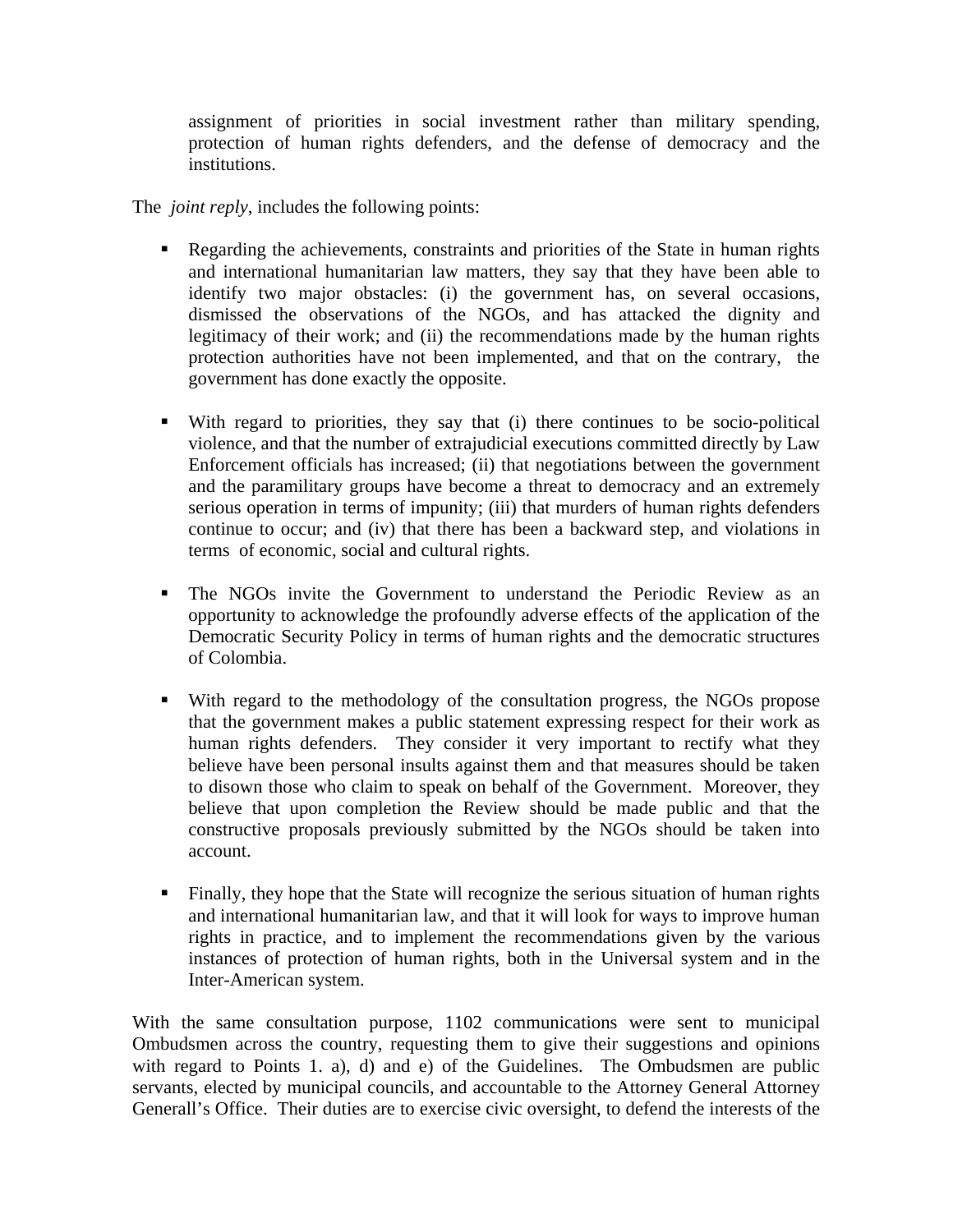public, to receive complaints on human rights violations, to report those events to the authorities, and to supervise municipal officers. In some of the replies received, and it was said that the constraints found in human rights are closely related to the lack of dissemination and education on the subject, and the priorities in the matter should be designed to implement a social policy focused on the creation of new opportunities for work and education.

## **b. Consultations in with direct dialogue in selected forums.**

### $\checkmark$  Meetings with state entities

Two meetings were held with State entities in March, to inform them of the importance and developments in the Periodic Review, the creation of the Human Rights Council, format for Country Report, and the content of the General Guidelines. Based on that, they were asked for information to be included in the report, and this was supplied on the matrices and in the attached documents.

## 9 **Personal consultation**

The working group contacted a number of authorities and international and local organizations, in order to include them in the consultation process, and to obtain their comments. In July, four personal consultations were made: with the UNHCHR, the G-24 member States the Attorney General, and the Ombudsman.

The following concerns were expressed at a meeting with the Attorney General as well as in the written statement sent by that Office:

- There continue to be investigations under the military criminal justice system in cases of homicide against protected persons, and disciplinary investigations pursued by internal control offices of the battalions, and these are generally shelved quite rapidly after the event, with preclusion in favor of those allegedly responsible. Nonetheless, the efforts of the Ministry of Defense to combat this problem are acknowledged.
- Three years after the enactment of the Law of Justice and Peace, there has been no sentencing under this law.; the methodological plans are not specific for the purpose of making an indictment, and extradition could pose difficulties to the extent that those who have already made voluntary free statement, have not yet given sworn statements against third parties.
- The results achieved so far by the CNRR are scanty
- The results achieved so far by the Commission for the Disappeared, in the matter of identification of remains, are scanty
- The recruitment of minors into the illegal armed groups continues, and there is a lack of investigation into that crime.
- Initiatives should be taken in reparations, such as the proposed law of reparations for the victims of violence which is currently before Congress. There is nonetheless recognition of the important efforts made by the Government to enact the decree which proposes administrative reparations for the victims.
- With regard to education and health, reference is made to studies made by the Attorney General's office, namely "Education in the perspective of human rights",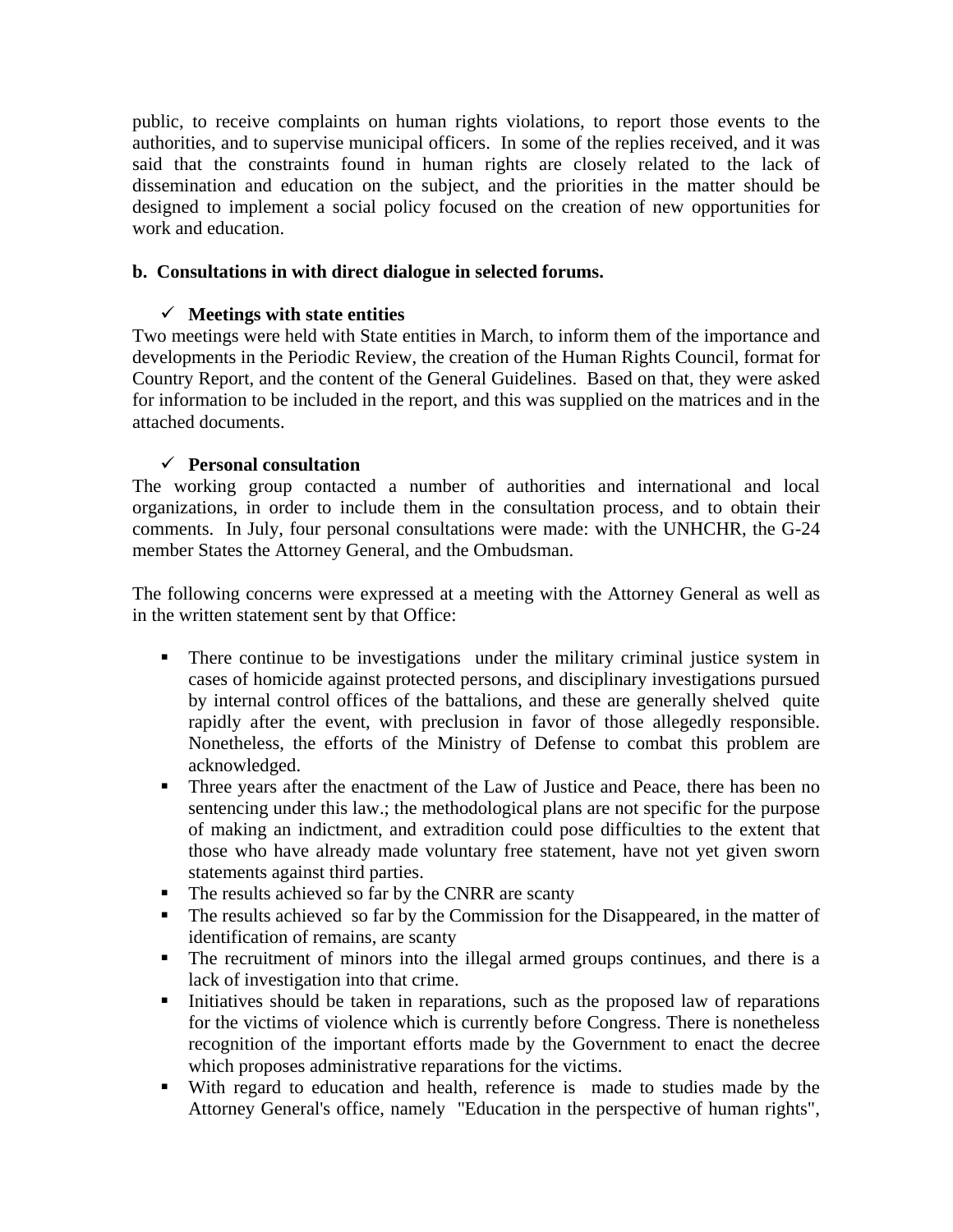where there is the recommendation "Concertation and execution of active policies to bring about more positive changes in education indicators"; and "The right to health with the perspective of human rights and the system of inspection, supervision and control by the Colombian State in matters of complaints about health", in which they recommend that the Constitutional Court declare a 'state of constitutional affairs ' in this area.

Based on the individual consultation with the Ombudsman's Office, they decided to prepare a document entitled 'Elements of information and analysis regarding the Ombudsman's office' which includes a description of the achievements of the entity in the promotion and protection of human rights, some good practices which might be adopted by other countries, such as the Ombudsman's reports which study specific situations in human rights, makes recommendations to the different entities, and does a follow-up on compliance. Likewise, it includes a short analysis of the human rights situation in the country, mentioning progress, challenges, constraints and priorities. They advise that the petitions processed (consultations, requests and complaints) show that the rights most frequently violated are health, life, personal integrity, petition, and the rights recognized for the displaced population. They highlight progress in the system of integral attention for the displaced, and legislative measures adopted to comply with international obligations of the State such as the implementation of the accusatory system in criminal processes, and the implementation of the policy against impunity. As challenges, they include the definition and integral execution of National Action Plan for human rights, and the Human Rights Education Plan.

During the meeting with the UNHCHR the following issues were considered to be priorities: Homicide of protected people, the struggle against impunity, the displaced population, cases in the context of the Law of Justice and Peace, the human rights situation of human rights defenders and union members, reparations for the victims of violence, forced disappearance, kidnapping, the National Action Plan in Human Rights, the National Education Plan for Human Rights.

In the individual consultations with members of G-24, particular emphasis was placed on the following issues: cultural dissemination of human rights, human rights situation of union members, impunity, substantial differences in language as a barrier to dialogue, and millennium objectives. A subsequent meeting was proposed.

### $\checkmark$  Meetings with representatives of the civil society

Meetings with representatives of the civil society were held according to vulnerable population groups : Indigenous communities, AfroColombians, women, children, displaced groups, union members, human rights defenders and journalists. The meetings were held in July, and 72 people took part, including officers of state agencies who serve these groups and representatives of United Nations agencies in Colombia, such as UNHCR, UNICEF and UNIFEM. (See chart 1)

During these meetings opinions and suggestions were complied regarding the achievements, challenges, constraints and main priorities of the Colombian State in matters of protection and respect of human rights, among which it is worth highlighting the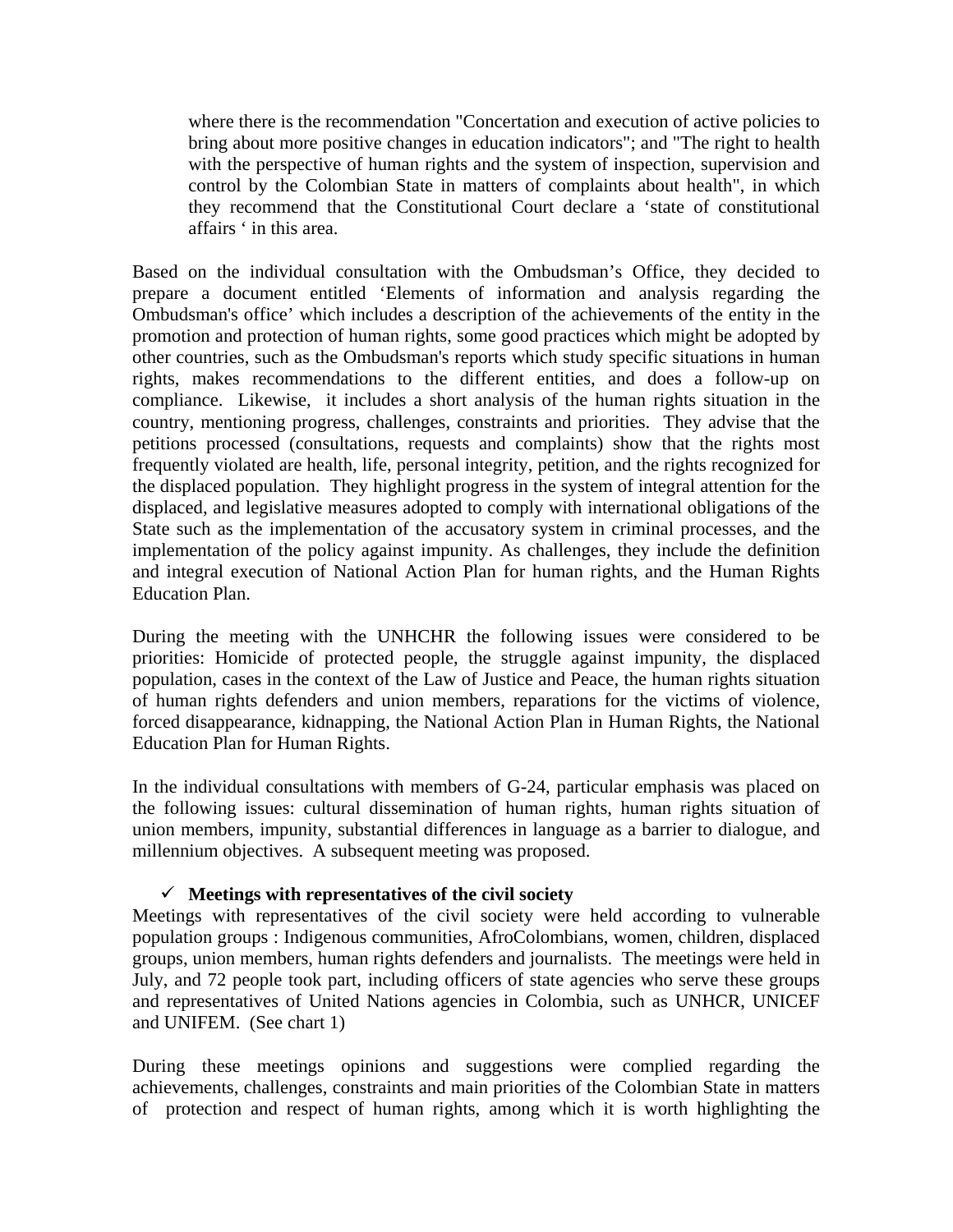following:

 Meeting with organizations that represent and provide assistance to the displaced population

The following issues were considered to particularly important: (i) the implementation and progress made in a pilot plan in Huila and Caqueta for displaced families; (ii) work with respect to Constitutional Court Writ 092 with regard gender differentiation; (iii) the need to establish a mechanism for social economic stabilization; and (iv) difficulties regarding real indicators. Likewise, special concern was expressed regarding the development model, considering that displacement is not only a product of violence, but also a product of the country's real socio-economic situation. Finally, the following were highlighted as constraints to overcoming this problem; the imbalance between the victim and the offender, and the invisibility of the displaced population.

 $\blacksquare$  Meetings with women's organizations

The organizations which attended the meeting said that they were unclear as to the issue, and considered that preparing the Review implied a strong cultural change, which they needed to assimilate accordingly in order to be able to contribute constructively. Nonetheless, they proposed that UNIFEM should promote a space for dialogue between the working group and the women's organizations, to discuss the methodology for preparing the review, rather than the substance of its content, and the role of the representatives of the civil society therein.

Meeting with organizations working for rights of children

Among the achievements cited, is the Issuing of the Child and Adolescent Law and its influence on the development of public policy at municipal and departmental levels, the anti-landmines program, and the ICBF reintegration program. The problems identified were family violence, school violence, sexual exploitation and access to justice for its victims, disparity, displaced children, and the forcible recruitment of minors

Meeting with representatives of indigenous communities

The following issues were highlighted: (i) The presence of the State in indigenous territories, considered by some leaders as an achievement and by others as a problem (in the indigenous territories, there are three major problems: the presence of drugs, the illegal groups, and disrespect for the identity of territory); (ii) Persecution and harassment of leaders; (iii) Progress in the discourse of Law Enforcement officers in matters of human rights; (iv) The need for economic development in accordance with the indigenous culture and protection of territories; (v) Displacement and the risk that this entails for their cultural existence; (vi) The presence of landmines in their territories; (vii) difficulties in health matters, particularly access to the health system; (viii) Food security; (ix) Difficulties in the implementation of a manual eradication and crop substitution a crop program; (x) constraints in the recognition of indigenous authorities; and (xi) Inefficient operation of communication spaces.. Finally, there was a proposal for a subsequent meeting.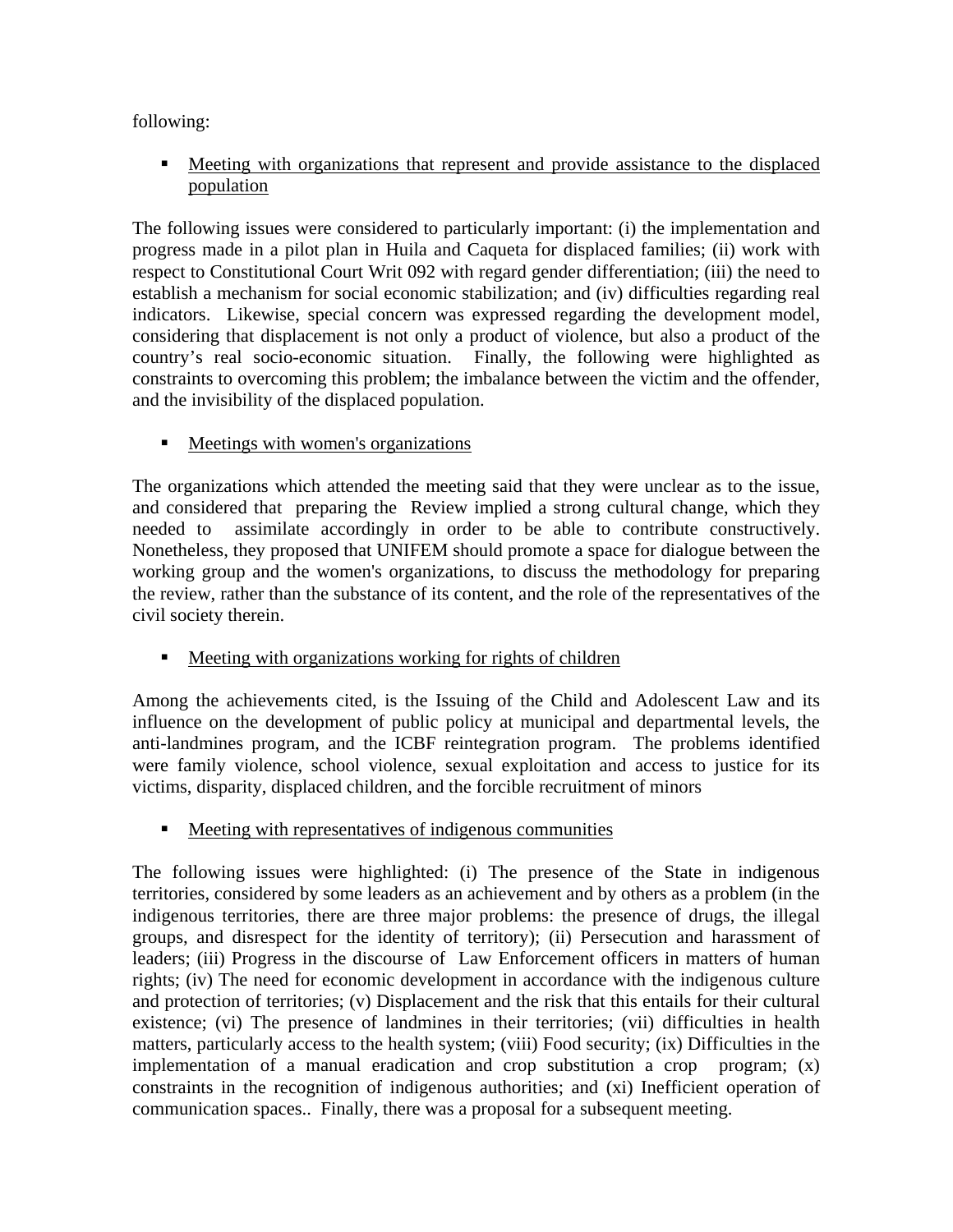# **Meeting with representatives of the AfroColombian groups**

There was consensus and concern in the consultation, about certain expressions on the part of the Government, which fail to acknowledge the problem of racial discrimination in Colombia. Likewise, the following issues were highlighted: the exercise of the rights of Afro-Colombian women; prior consultation of and concern for the implementation of projects wiin their territories; the specific situation of poverty; the need for development programs and policies; permanence in territories differential attention for displaced Afro Colombians, and implementation and regulation of Law 70/1993.

# Meeting with union leaders

During this meeting the following topics were discussed: anti-union violence as a historical constant. Concern regarding the minimum wage; informal work, and its consequences; situation of threats and violation of human rights of union leaders and unionized workers, and impunity thereof; acknowledgement of the Government's effort in favor of labor rights; and an analysis of the strengths and weaknesses of the protection program of the Ministry of Interior and Justice.

Meeting with journalists organizations

The following issues were considered to be priorities: the precarious nature of the conditions of employment of journalists, which dramatically affects their independence and ethics, particularly during election times; the existence of threats against their life and safety; accusations and harassment against journalists by public servants and members of the armed forces; the lack of any type of advertising other than official advertising in certain regions, which thus imposes limits on the independence of the media, since they survive exclusively from that; the abuse of judicial process, through denunciations of slander or defamation; and the impunity in investigations in the murders of journalists.

As achievements, there was recognition of the effectiveness of the Ministry of Interior's Protection Program for Vulnerable Populations, and the position of leadership which Colombia has earned in legislation and jurisprudence. As possible commitment, the suggestion for the creation of a kind of Ombudsman-Delegate for issues of freedom of expression.

Meeting on the situation of human rights defenders

The Government called on Permanent Assembly of Civil Society for Peace, the Alliance of Social Organizations and Similar for Democracy and Peace, and the Colombia-Europe-United States coordination group that bring together a large number of civil society organizations (1203 NGOs). However, these organizations expressed their intention not to take part in the meeting, or in any other consultation, until they had received an official reply to their communication, and until there had been a public announcement of the conditions in which civil society would take part in a broad consultation process at national level.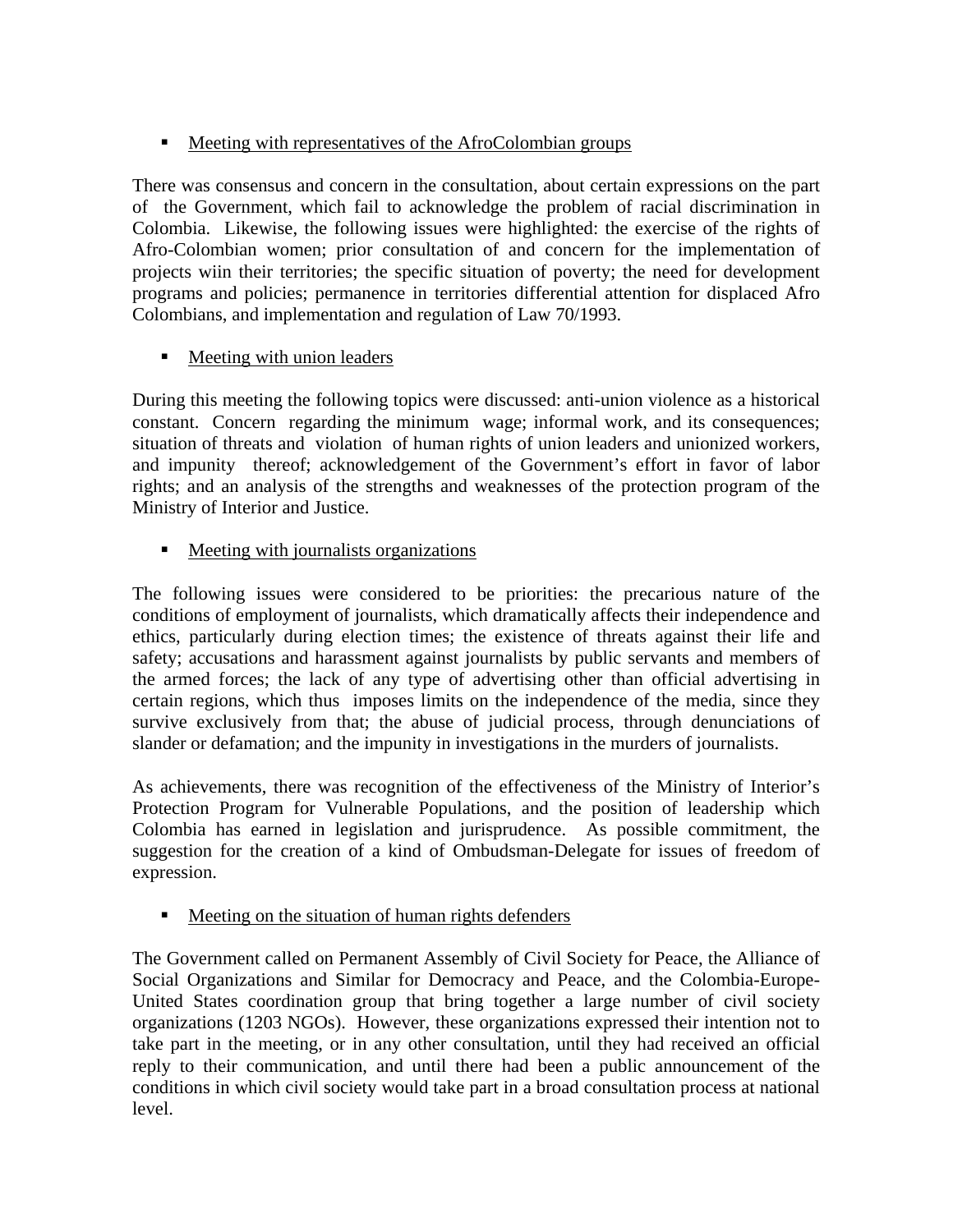| <b>Meeting</b>        | <b>CIVIL SOCIETY ORGANIZATIONS</b> |                 |                          | <b>UN AGENCIES</b>         |                          | <b>STATE AGENCIES</b> |                          |
|-----------------------|------------------------------------|-----------------|--------------------------|----------------------------|--------------------------|-----------------------|--------------------------|
|                       | <b>Invited</b>                     | <b>Attended</b> | No.<br>attending         | <b>Special</b><br>agencies | No.<br>attending         | <b>Entities</b>       | No.<br>attending         |
| <b>Children</b>       | 6                                  | 3               | 3                        |                            |                          |                       | 9                        |
| Women                 | 9                                  | ി               | $\overline{2}$           |                            |                          | ς                     | 8                        |
| <b>Indigenous</b>     | 16                                 |                 | 10                       | -                          | $\overline{\phantom{0}}$ |                       |                          |
| <b>Afrocolombians</b> | 12                                 |                 | 5                        | $\overline{\phantom{0}}$   | $\overline{\phantom{a}}$ | ി                     | $\mathbf{\tau}$          |
| <b>Displaced</b>      | 8                                  |                 | っ<br>∠                   |                            | ി                        | 4                     | 9                        |
| <b>Unions</b>         | 3                                  |                 |                          | -                          | $\overline{\phantom{0}}$ |                       | റ                        |
| <b>Journalists</b>    | 3                                  |                 |                          | -                          | $\overline{\phantom{a}}$ |                       | 4                        |
| <b>HR</b> Defenders   | $\overline{4}$                     | -               | $\overline{\phantom{a}}$ | -                          | $\overline{\phantom{0}}$ |                       | $\overline{\phantom{0}}$ |
| <b>TOTAL</b>          | 61                                 | <b>20</b>       | 24                       | 3                          |                          | 21                    | 44                       |

### **Chart No. 1. Invitations and attendance: Meetings with Civil Society**

# 9 **Workshop**

After the meetings were completed, the information provided by state agencies was compiled and the observations and opinions of the civil society was collected, an eight-hour workshop was held, attended by 57 officials (managers and advisers) of different government entities, to review the preliminary draft of the Country Report (prepared by the working group).

### **c. Electronic consultation**

# 9 **Access to the webpage**

The webpage of the Presidential Programme for Human Rights and International Humanitarian Law was enabled to provide room for the Periodic Review, to inform the public of the methodology that was being used, the preparations that were being made by Colombia, and the ways in which the public could participate actively in this process<sup>[2](#page-7-0)</sup>.

# 9 **E-mail survey**

The public was able to submit its opinion on the human rights situation in Colombia by email to: [examenperiodicounive@presidencia.gov.co](mailto:examenperiodicounive@presidencia.gov.co) and participate in preparing the review, making their observations on Points 1.a), d) and e) of the General Guidelines, based on the formulation of four basic questions:

(a) Which do you think have been the achievements of the Colombian State in matters ofhuman rights?

(b) Based on the policy of respect and protection of human rights implemented by the State, which actions or programs do you identify as best practices which could be useful in the experiences of other countries?

(c) Considering the current human rights situation in Colombia, and the many efforts of the

1

<span id="page-7-0"></span><sup>2</sup> See http://www.derechoshumanos.gov.co